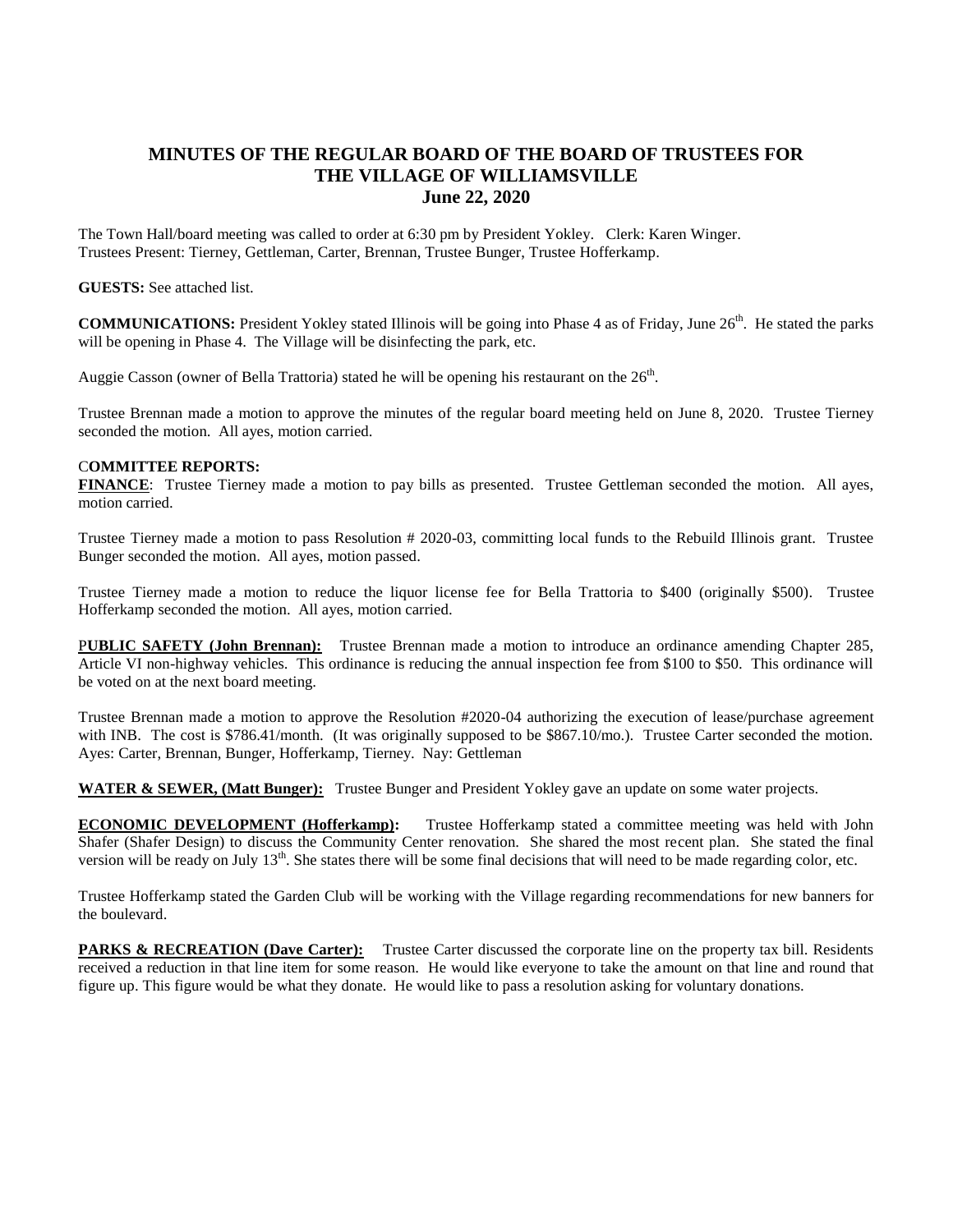Trustee Carter asked the Williamsville Sun to reprint their article from the previous week.

Trustee Carter discussed the article that was published in the State Journal Register regarding the possible annexation of properties from Villages into the Springfield Park District. Trustee Carter was inquiring since the Village is Home Rule, if our properties are protected. Randy Segatto will research this. The Village of Williamsville will continue to monitor the annexations.

Trustee Carter stated the resolution he wants to pass, is not a binding resolution. He stated it is for voluntary donations, not mandatory.

Trustee Carter made a motion to approve Resolution #2020-05, supporting voluntary donations to support Village park equipment and security. Trustee Tierney seconded the motion. All ayes, motion carried.

Trustee Carter thanked the JFL, Wolf Creek Farm, and the Stuewe family, for all their donations, and all the other donations that have been made to the park. He also thanked Byron for his article regarding donations for the park.

Trustee Carter stated we have some people interested in renting our ball diamonds. Williamsville Little League made the decision to cancel their season due to the virus. The Village originally started talking about renting the ball diamonds because teams wanted to practice on the fields. Now, he states, it appears they can start having games.

Trustee Carter made a motion to charge \$45 for two hours (use of ball diamonds & bathrooms). This fee is to cover the cost of field maintenance and sanitizing. If they would like the fields drug, there will be an additional \$15 fee. Trustee Tierney seconded the motion. Ayes: Tierney, Gettleman, Carter, Bunger, Brennan Nay: Hofferkamp

Auggie Casson attended the meeting and expressed his concerns about the Village charging ball teams to use the fields.

Matt Seman and Casey Finley (both from JFL) attended the meeting. They thanked the Village for the fantastic relationship they have had with the Village for the past six years and look forward to upcoming years. They thanked the Village for everything. They presented a donation check to the Village in the amount of \$1,500.00.

## **STREETS, ALLEYS, SIDEWALKS & STORM SEWERS (Patrick Gettleman):** Trustee Gettleman had nothing to report.

President Yokley gave an update about the overpass. He stated the trucks are using the overpass, which is saving 20% of travel time. The goal is to have all the dirt moved by August  $1<sup>st</sup>$ , then they will be ready for the rock compound.

**ADDITIONAL BUSINESS:** President Yokley stated the Executive Session for the meeting, has been canceled.

President Yokley stated there are some residents in Williamsville who would like to do their part in raising funds for the park. One resident contacted us regarding Kona Ice. Kona Ice is a traveling snow cone truck who does fundraisers. Kona Ice will be in Williamsville on July  $9<sup>th</sup>$ . This is a fundraiser for the park project. They donate 20% of the profit. There were no objections from the board.

Trustee Carter thanked everyone who was involved with the fence project around the playground equipment. He stated it has been started, but not quite complete.

Trustee Carter stated we have a serious erosion problem at the dam. We need 200 tons of riprap for the dam.

Trustee Carter made a motion to purchase 200 tons of riprap, not to exceed \$5,400, delivered. Trustee Hofferkamp seconded